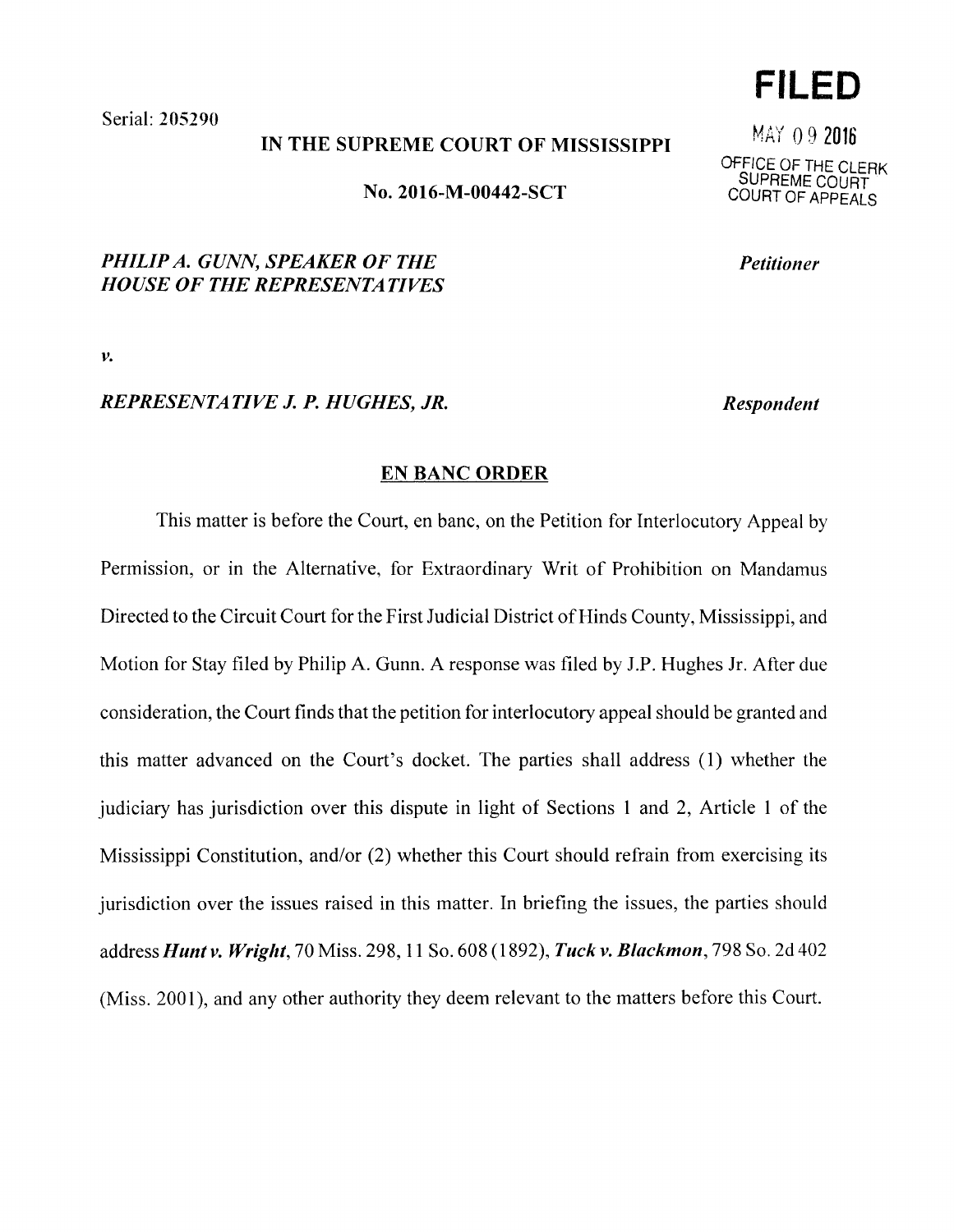The record, if any, shall be filed with the Clerk of this Court by May 17, 2016. Gunn's brief shall be filed by June 7, 2016; Hughes's brief shall be filed by June 21, 2016; Gunn's reply brief shall be filed by June 28, 2016. No extensions will be granted. The parties shall appear for oral argument on Tuesday, July 19, 2016, at 10:00 a.m.

IT IS THEREFORE ORDERED that the Petition for Interlocutory Appeal by Permission, or in the Alternative, for Extraordinary Writ of Prohibition on Mandamus Directed to the Circuit Court for the First Judicial District of Hinds County, Mississippi, and Motion for Stay filed by Philip A. Gunn is hereby granted. The notice of appeal is deemed to have been filed, and the filing fee is due and payable to the Clerk of this Court. Filing of the record and briefing is due as directed herein.

IT IS FURTHER ORDERED that the Corrected En Banc Order entered by this Court on March 24, 2016, shall remain in effect until further order of this Court.

SO ORDERED, this the 9th day of May, 2016.

WILLIAM L. WALLER, JR., CHI FOR THE COURT

# KING, J., OBJECTS TO THE ORDER WITH SEPARATE WRITTEN STATEMENT **JOINED BY KITCHENS, J.**

**LAMAR, J., NOT PARTICIPATING.**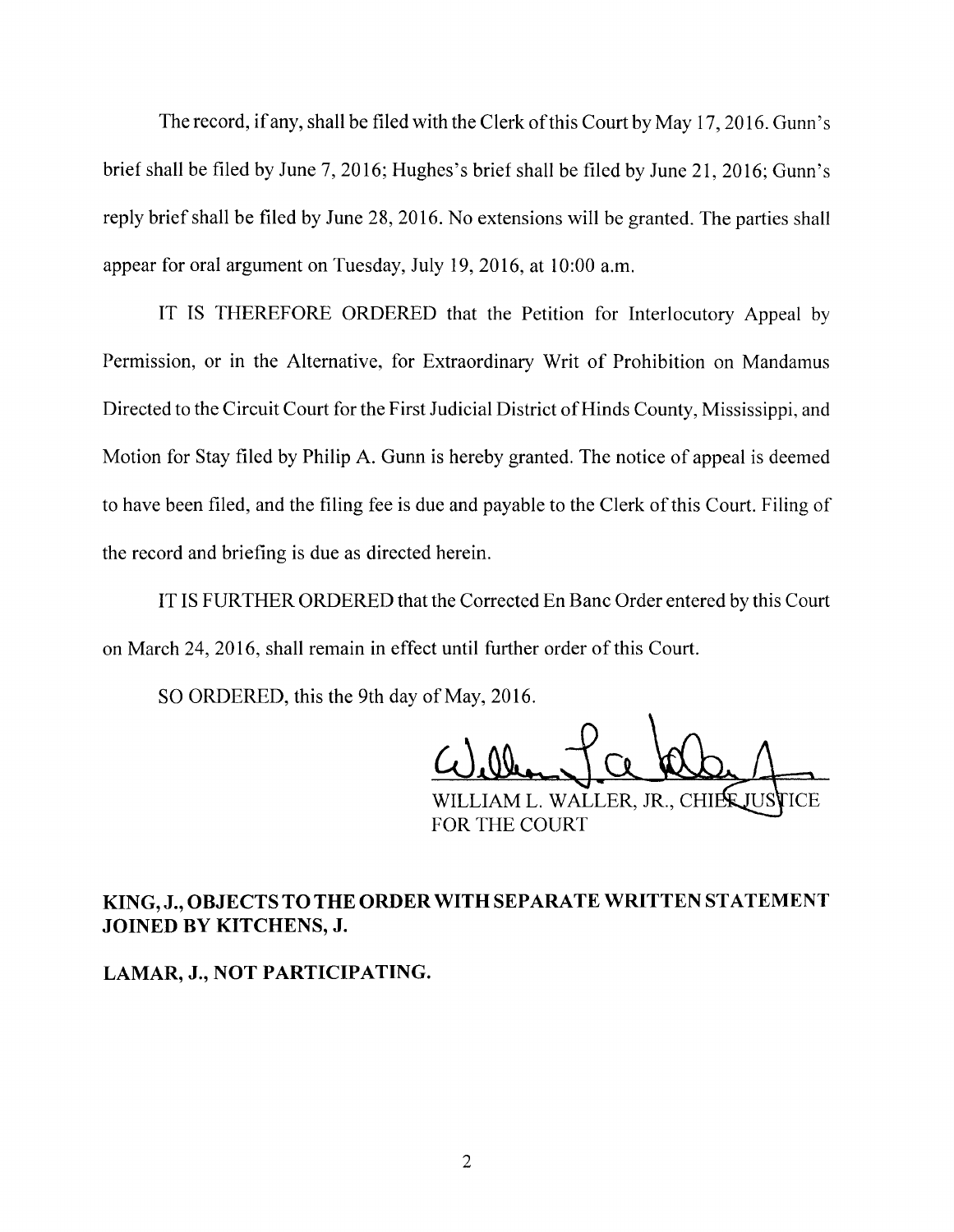#### IN THE SUPREME COURT OF MISSISSIPPI

#### No. 2016-M-00442-SCT

## *PHILIP A. GUNN, SPEAKER OF THE HOUSE OF THE REPRESENTATIVES*

*Petitioner* 

*v.* 

## *REPRESENTATIVE J.P. HUGHES, JR.*

*Respondent* 

### KING, JUSTICE, OBJECTING WITH SEPARATE WRITTEN STATEMENT:

11. I object to the order granting interlocutory appeal. The circuit court order has been stayed, and the legislative session is concluded. Thus, there seems to be no urgency to address this matter. Instead of granting interlocutory appeal, I would allow this matter to proceed in the circuit court, where a full record could be developed. *See* M.R.A.P. 10( a) ( the content of the appellate record "shall consist of designated papers and exhibits filed in the trial court, the transcript of proceedings, if any, and ... a certified copy of the docket entries ... "); *Hardy v. Brock,* 826 So. 2d 71, 76 (Miss. 2002)("Mississippi appellate courts may not consider information that is outside the record.").

12. Among the matters that might be more properly developed for appellate review by proceeding in the circuit court are:

- 1. Does the Speaker of the House have the authority to determine constitutional issues?
- 2. If so, what is the source of the Speaker's authority to determine constitutional issues?